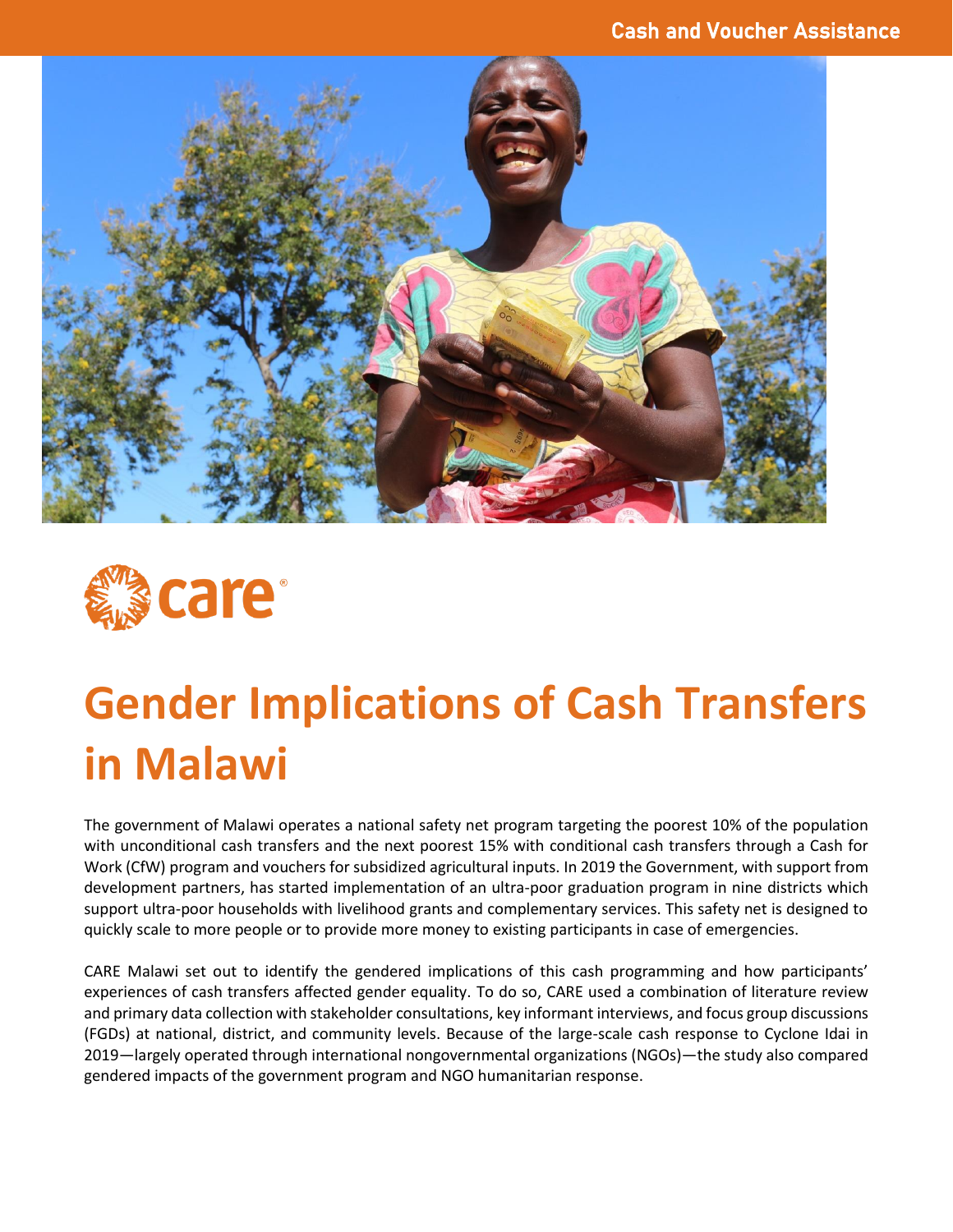## Gender Implications of Cash Transfers in Malawi

| <b>Topic</b>                            | <b>Positives</b>                                                                                                                                                                                                                                                                                                                                                                                                                                                       | <b>Negatives</b>                                                                                                                                                                                                                                                                                                                                                                                                                                                                                                                                                                                             |
|-----------------------------------------|------------------------------------------------------------------------------------------------------------------------------------------------------------------------------------------------------------------------------------------------------------------------------------------------------------------------------------------------------------------------------------------------------------------------------------------------------------------------|--------------------------------------------------------------------------------------------------------------------------------------------------------------------------------------------------------------------------------------------------------------------------------------------------------------------------------------------------------------------------------------------------------------------------------------------------------------------------------------------------------------------------------------------------------------------------------------------------------------|
| Gender-based<br>violence (GBV)          | For some families, the extra income<br>$\bullet$<br>reduced stress, which reduced violence in<br>the home.<br>Some women felt that their increased<br>ability to contribute to family finances<br>decreased the violence they experienced<br>from their husbands.<br>Getting cash quickly rather than<br>waiting in long lines for maize distribution<br>appears to have reduced the number of<br>women who engaged in transactional sex<br>to access social services. | $\bullet$<br>Women felt less safe going to transfer<br>points to get cash and felt more exposed to<br>violence when people knew they were<br>travelling with cash as opposed to<br>commodities.<br>Some men increased violence towards<br>women because they did not think the<br>women should control cash or felt that<br>cash transfers made women disrespectful.                                                                                                                                                                                                                                         |
| decision-<br>Joint<br>making            | Women had more control over short-<br>$\bullet$<br>term decisions that relate to the cash<br>transfer.<br>• As recipients of the cash, women had<br>more leverage to influence household<br>financial decisions.<br>Agricultural decisions were mostly<br>made jointly.<br>The value of the cash transfer was too<br>small to completely change household<br>power dynamics.                                                                                           | Women did not seem to increase<br>$\bullet$<br>participation in long-term or large financial<br>decisions.<br>Women were less able to participate<br>$\bullet$<br>in community-level decisions.<br>Women were hiding cash transfers (or<br>cash amounts) from their husbands in<br>order to retain control over the money.                                                                                                                                                                                                                                                                                   |
| Changes in gender<br>roles              | Men felt more able to fulfill important<br>roles like working in their fields because<br>they no longer had to participate in day<br>labor to earn money for food.<br>Many men took on more caregiving<br>responsibilities for children and the<br>household when women participated in<br>cash for work.<br>Some women reported increased<br>confidence handling money and making<br>financial decisions.                                                             | Men felt threatened that women were<br>$\bullet$<br>taking over traditionally male household<br>roles.<br>Both men and women felt that women<br>$\bullet$<br>who received cash transfers became<br>disrespectful to their husbands, causing<br>tension in the home.<br>Cash transfers may have reinforced<br>traditional gender roles by focusing on<br>women's traditional roles of preparing<br>food and caring for children.<br>When men refused to support<br>household caregiving tasks, the program<br>increased women's burdens as they had to<br>do both CfW and their traditional family<br>duties. |
| <b>Planning</b><br>the<br>for<br>future | Women in polygamous households<br>got access to resources that they could not<br>otherwise get, giving them more stability.<br>combined<br>Women<br>often<br>cash<br>transfers with savings groups to plan for<br>future expenses.                                                                                                                                                                                                                                     | Women invested less in productive<br>$\bullet$<br>assets because their husbands had the<br>right to take these assets away.                                                                                                                                                                                                                                                                                                                                                                                                                                                                                  |